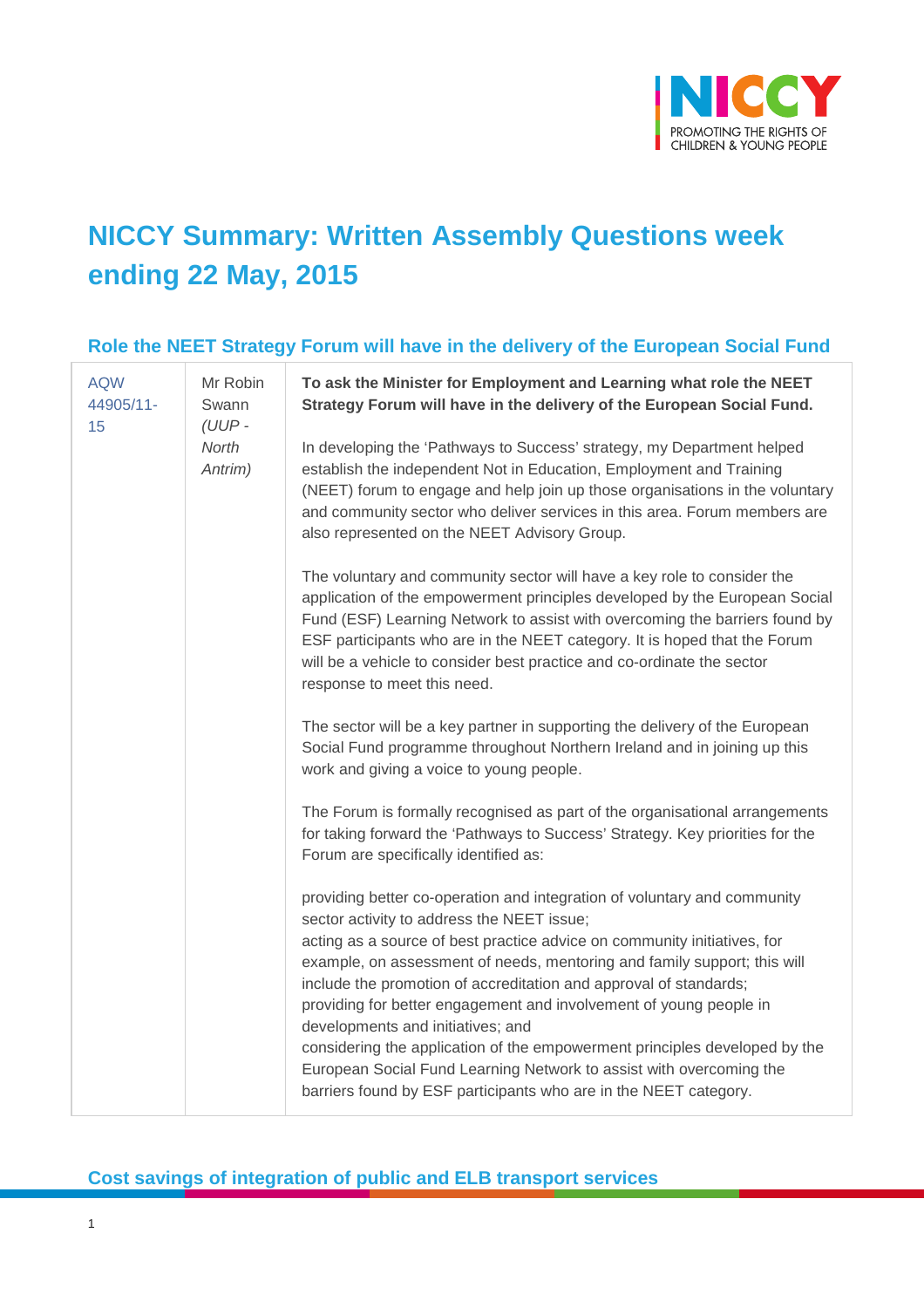

| <b>AQW</b><br>45760/11-<br>15 | Mr David<br><b>McNarry</b><br>(UKIP-<br>Strangford) | To ask the Minister for Regional Development to outline the estimated<br>savings expected from an integration of public passenger transport<br>services combined with Education and Library Board Transport<br>Services, Rural Community Transport Services, Health Trust's Day<br>Care Transport and Ambulance non-emergency Patient Care Service.                                                                                                                                                                                                                                                                                                     |
|-------------------------------|-----------------------------------------------------|---------------------------------------------------------------------------------------------------------------------------------------------------------------------------------------------------------------------------------------------------------------------------------------------------------------------------------------------------------------------------------------------------------------------------------------------------------------------------------------------------------------------------------------------------------------------------------------------------------------------------------------------------------|
|                               |                                                     | My Department is not currently in a position to outline the estimated level of<br>savings that could be achieved from integrating passenger transport<br>services. It is awaiting detailed financial information from the Education<br>Authority in order to complete an economic appraisal of the options for<br>improved integration of services that are currently provided separately by<br>different publicly funded operators. When the requested information is made<br>available and the economic appraisal is completed and agreed with the<br>other Departments involved, my Department can then provide details of the<br>estimated savings. |

# **Current laws in NI regarding bullying**

| <b>AQW</b><br>45995/11-<br>15 | Mr Alex<br>Easton<br>$(DUP -$<br>North<br>Down) | To ask the Minister of Education to detail the current laws in Northern<br>Ireland regarding bullying.                                                                                                                                                                                                                                                                                                                                                                                                                                                                                                                                             |
|-------------------------------|-------------------------------------------------|----------------------------------------------------------------------------------------------------------------------------------------------------------------------------------------------------------------------------------------------------------------------------------------------------------------------------------------------------------------------------------------------------------------------------------------------------------------------------------------------------------------------------------------------------------------------------------------------------------------------------------------------------|
|                               |                                                 | Currently, within education, the only law regarding bullying is Article 3 of<br>Education (NI) Order 1998, as amended by Article 19 of the Education and<br>Libraries (NI) Order 2003. This legislation places a statutory requirement on all<br>grant aided schools to have measures in place to promote and encourage good<br>behaviour and respect for others, "in particular, preventing all forms of bullying<br>among pupils." While it is a matter for each school to determine the detail of the<br>policy, in consultation with pupils and their parents, guidance given by the<br>Department must be considered as part of this process. |
|                               |                                                 | On 23 June 2014, I announced my intention to bring forward new legislation to<br>tackle bullying in the current mandate. The Anti-Bullying Bill will provide<br>A common definition of bullying;                                                                                                                                                                                                                                                                                                                                                                                                                                                   |
|                               |                                                 | A requirement for all grant-aided schools to record all incidents of bullying; and<br>A requirement for each Board of Governors to designate one or more<br>members, with specific responsibility for anti-bullying policies and their<br>implementation within the school.                                                                                                                                                                                                                                                                                                                                                                        |

# **Assessments for autism and SEN**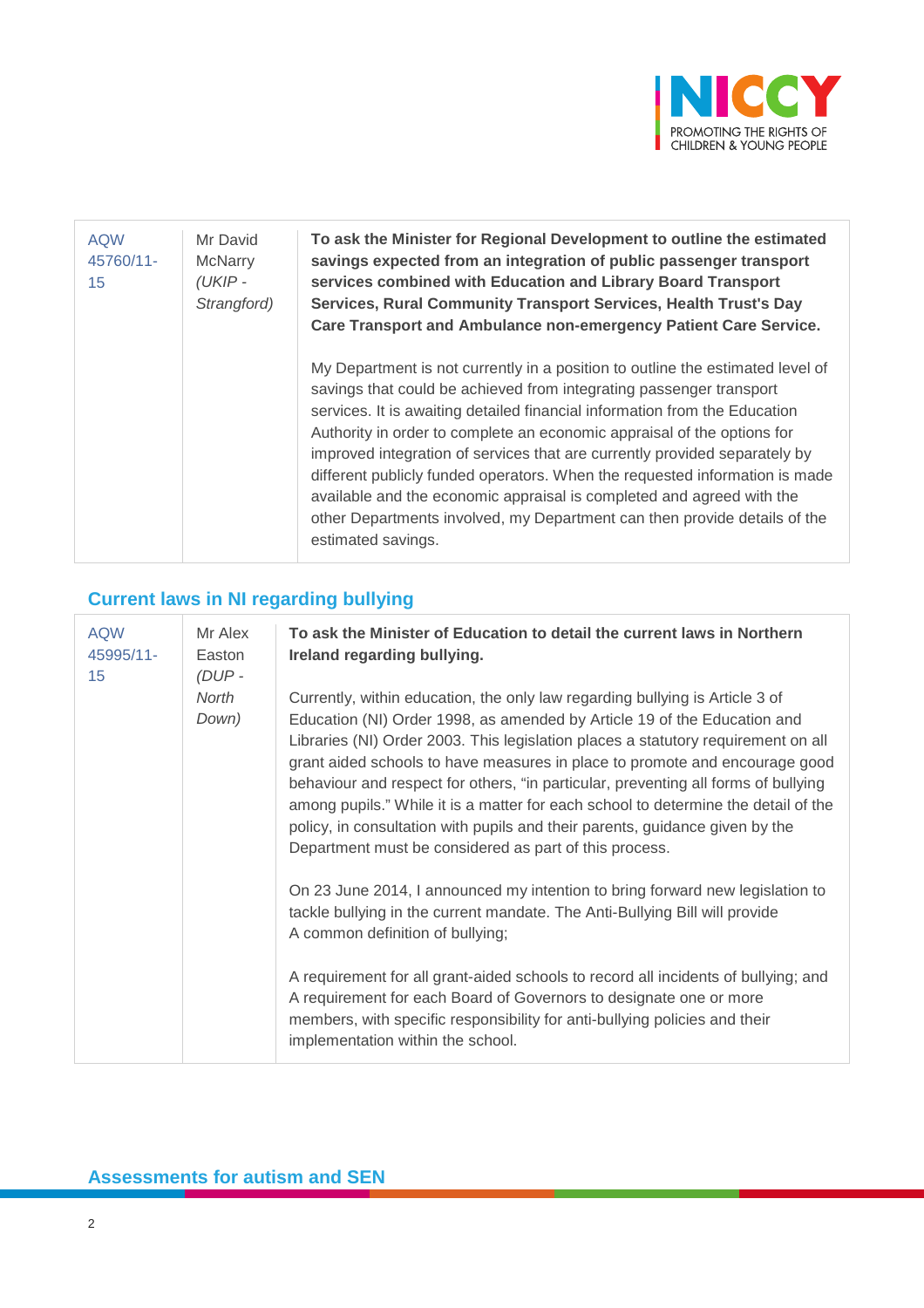

| <b>AQW</b><br>45941/11-<br>15 | Mr<br><b>Steven</b><br>Agnew<br>(GPNI-<br>North<br>Down) | To ask the Minister of Education to detail (i) why his Department and the<br>Department of Health, Social Services and Public Safety (DHSSPS) use a<br>separate assessment process for autism; (ii) why a child who is on the<br>waiting list for an autism assessment by DHSSPS would have an<br>assessment for Special Educational Needs rejected by the Education<br>Authority; and (iii) what co-operation takes places between his<br>Department and DHSSPS in relation to their assessments of Special<br><b>Educational Needs and autism in children.</b>                                                                                                                                                                                                                                          |
|-------------------------------|----------------------------------------------------------|-----------------------------------------------------------------------------------------------------------------------------------------------------------------------------------------------------------------------------------------------------------------------------------------------------------------------------------------------------------------------------------------------------------------------------------------------------------------------------------------------------------------------------------------------------------------------------------------------------------------------------------------------------------------------------------------------------------------------------------------------------------------------------------------------------------|
|                               |                                                          | The assessment process used by the Department of Health, Social Services<br>and Public Safety relates to establishing a medical diagnosis whereas the<br>statutory assessment process used by the Education Authority (EA) is<br>undertaken to determine how a child's learning needs can best be met. As an<br>example of co-operation between the sectors The Education (NI) Order 1996,<br>Article 14, places a duty on Health and Social Care Trusts (HSCTS) to inform<br>the EA, after consulting with the parent, that a child who has not attained the<br>lower limit of compulsory school age has, or probably has, special educational<br>needs (SEN). In addition, if the EA is to undertake a statutory assessment, it<br>will seek the advice of the HSCT's in relation to children with SEN. |
|                               |                                                          | As stated in my response to your previous AQW 44403/11-15, addressing the<br>special educational needs (SEN) of a child is not dependent upon receipt of a<br>medical diagnosis. It is for the EA to consider each request for statutory<br>assessment of SEN independently of other assessments based on the<br>individual needs of each child.                                                                                                                                                                                                                                                                                                                                                                                                                                                          |
|                               |                                                          | I remain committed to the close collaboration between the Education and<br>Health sectors and other Departments in supporting pupils with special<br>educational needs, including those with autism.                                                                                                                                                                                                                                                                                                                                                                                                                                                                                                                                                                                                      |
|                               |                                                          | My Department will continue to work closely with the Department of Health,<br>Social Services and Public Safety and other key Departments/Agencies to<br>ensure that joined up working is effective for those children and young people<br>with autism who rely on the services of more than one sector.                                                                                                                                                                                                                                                                                                                                                                                                                                                                                                  |
|                               |                                                          | There is currently a great deal of effective collaboration between Health and<br>Education Autism Spectrum Disorder Services, ongoing and developing, in<br>respect of diagnostic assessment clinics, support for pupils with autism and<br>joint training programmes.                                                                                                                                                                                                                                                                                                                                                                                                                                                                                                                                    |

# **Reporting of bulling cases over last 3 years**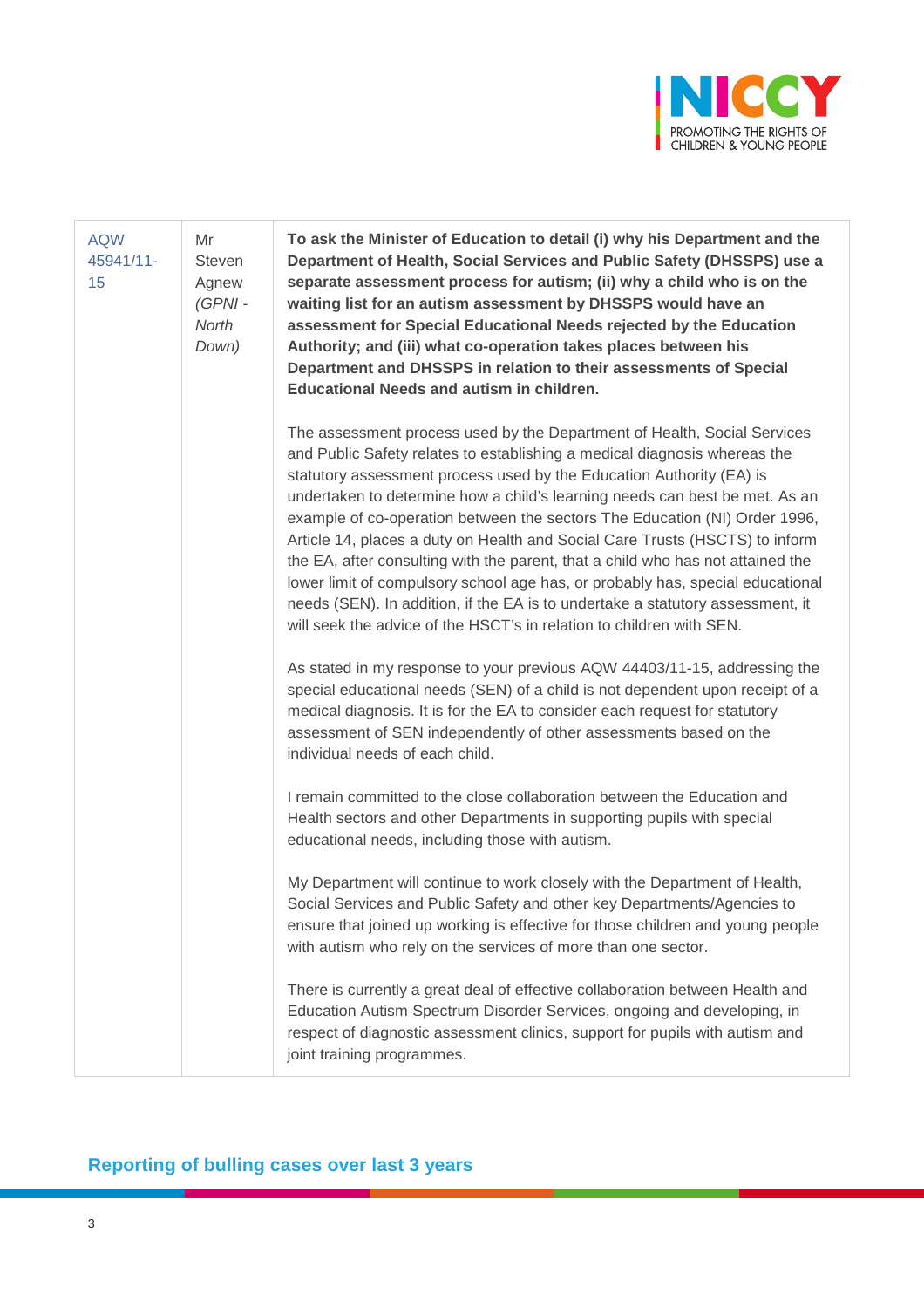

| <b>AQW</b><br>45879/11-<br>15 | Mr Alex<br>Easton<br>$(DUP -$ | To ask the Minister of Education how many cases of bullying have been<br>reported in each of the last three years.                                                                                                                                                                                                                                                                                                                                                            |
|-------------------------------|-------------------------------|-------------------------------------------------------------------------------------------------------------------------------------------------------------------------------------------------------------------------------------------------------------------------------------------------------------------------------------------------------------------------------------------------------------------------------------------------------------------------------|
|                               | North<br>Down)                | Schools are not currently required to record bullying incidences in school and<br>the only figures available to the Department are for cases where bullying has<br>been cited as the reason for a pupil being suspended or expelled. These figures<br>are published annually by the Department and can be accessed via the following<br>web-page.                                                                                                                             |
|                               |                               | http://www.deni.gov.uk/index/facts-and-figures-new/education-<br>statistics/suspensions-and-expulsions.htm                                                                                                                                                                                                                                                                                                                                                                    |
|                               |                               | On 23 June, I announced my intention to introduce Anti-Bullying legislation<br>during the current mandate. One of the specific issues this legislation is intended<br>to address is to introduce a requirement for all schools to centrally record<br>incidents of bullying, their motivation and their outcome. This will allow us, going<br>forward, to quantify the true scale of the problem and any emerging trends which<br>may require further specific interventions. |

# **Effectiveness of NI Anti-bullying Forum in tackling cyber bullying**

| <b>AQW</b><br>45827/11-<br>15 | Mr<br>Stephen<br>Moutray<br>$(DUP -$ | To ask the Minister of Education for his assessment of the effectiveness<br>of the Northern Ireland Anti-Bullying Forum in tackling the problem of<br>cyber bullying.                                                                                                                                                                                                                                                                                                                                                                                                                                                                                                                                                                                                                                                                                                                                                                                                          |
|-------------------------------|--------------------------------------|--------------------------------------------------------------------------------------------------------------------------------------------------------------------------------------------------------------------------------------------------------------------------------------------------------------------------------------------------------------------------------------------------------------------------------------------------------------------------------------------------------------------------------------------------------------------------------------------------------------------------------------------------------------------------------------------------------------------------------------------------------------------------------------------------------------------------------------------------------------------------------------------------------------------------------------------------------------------------------|
|                               | Upper<br>Bann)                       | Cyber-bullying is a particularly complex problem which no single body or<br>single course of action can hope to resolve. An effective response requires a<br>multi-faceted approach involving awareness raising, better education<br>concerning acceptable online behaviour and e-safety, a clear understanding of<br>both school and parental responsibilities and an understanding of the serious<br>criminal charges which can result from this type of behaviour.                                                                                                                                                                                                                                                                                                                                                                                                                                                                                                          |
|                               |                                      | The local Anti-Bullying Forum (NIABF) which brings together over twenty five<br>regional statutory and voluntary organisations involved in tackling all forms of<br>bullying. It contributes to tackling cyber-bullying through its awareness raising<br>activities, such as the annual Anti-Bullying Week (ABW) and by providing<br>practical support, resources and guidance to schools, parents and pupils. In<br>November 2013, ABW adopted the theme of "I See, I Hear, I Feel" and<br>examined how young people communicate with each other, both online and in<br>the physical world, and the ways in which bullying, including cyber-bullying<br>can happen as part of this. Over 650 schools and youth groups registered to<br>take part in the week, receiving themed posters, assembly presentations and<br>group learning activities. ABW was also used to remind schools of the<br>importance of regularly reviewing and updating their anti-bullying policies to |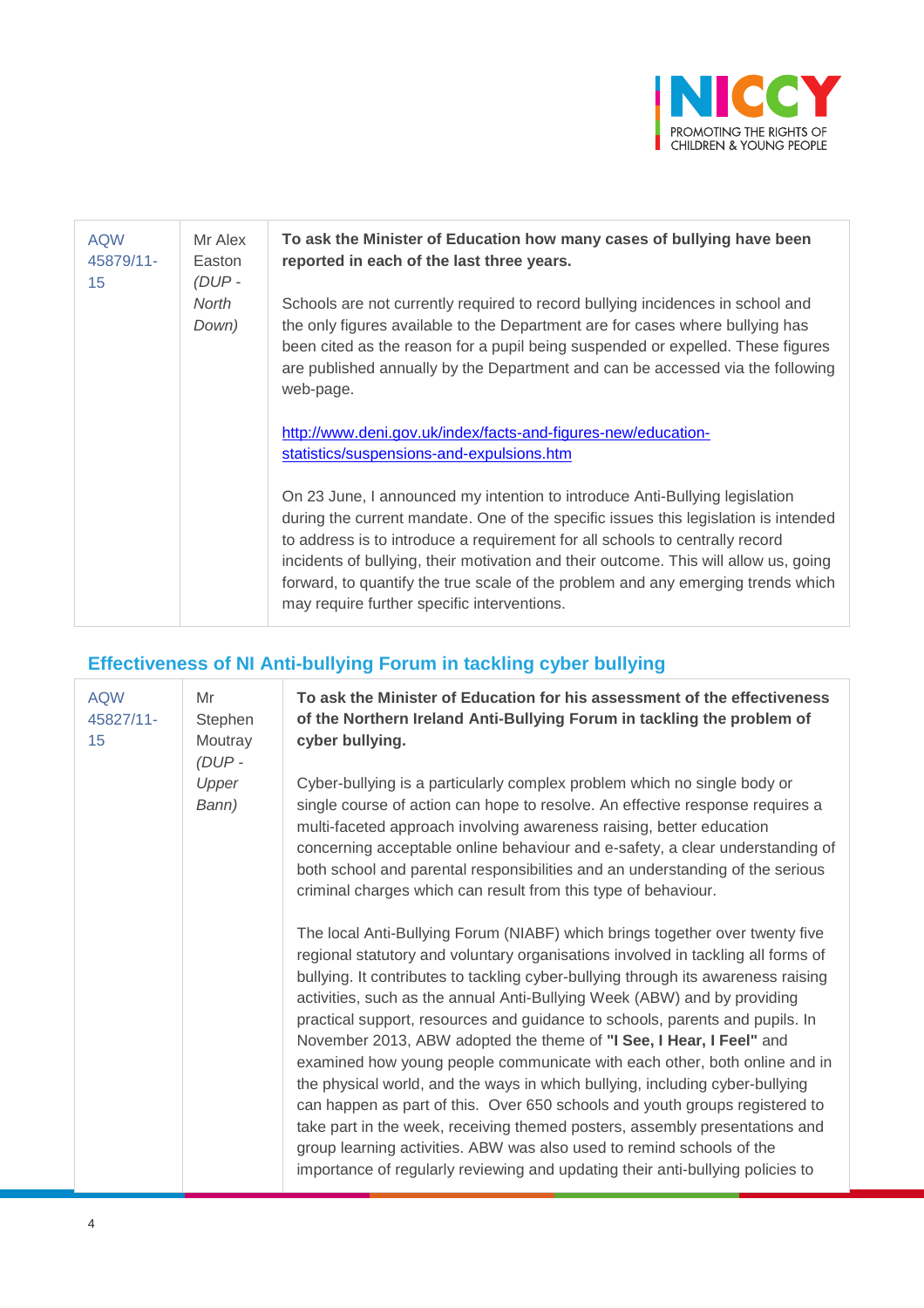

| take account of emerging problems, such as cyber-bullying; and of the need<br>for pupils and their parents to be actively involved in this process.                                                                                                                                                                                                                                                                                                                                                                                                                                |
|------------------------------------------------------------------------------------------------------------------------------------------------------------------------------------------------------------------------------------------------------------------------------------------------------------------------------------------------------------------------------------------------------------------------------------------------------------------------------------------------------------------------------------------------------------------------------------|
| The Forum already makes a range of anti-bullying resources, including some<br>on cyber-bullying, available through its website. It also developed and<br>distributed a school resource pack, "Effective Responses to Bullying<br>Behaviour", which highlights best practice for schools to follow. As part of an<br>agreed 2015-16 work programme for the Forum, DE has asked it to update its<br>existing cyber-bullying resources and prepare an additional insert for the<br>"Effective Responses" resource pack to provide specific guidance for schools<br>on cyber-bullying. |
| The NIABF is already involved with the work of the Safeguarding Board for<br>Northern Ireland's to promote all aspects of e-safety for children and young<br>people and this will help ensure a clear and consistent government message<br>is delivered on this issue.                                                                                                                                                                                                                                                                                                             |

### **Funding of NI Anti-Bullying Forum in last 4 years**

| <b>AQW</b><br>45826/11-15 | Mr Stephen<br>Moutray<br>$(DUP -$<br>Upper Bann) | To ask the Minister of Education how much funding his Department<br>has allocated to the Northern Ireland Anti-Bullying Forum, in each of<br>the last four years.                  |
|---------------------------|--------------------------------------------------|------------------------------------------------------------------------------------------------------------------------------------------------------------------------------------|
|                           |                                                  | In the last 4 years my Department has provided the following funding to<br>the Northern Ireland Anti-Bullying Forum:<br>2012/13 - £87,000<br>2013/14 onwards - £113,000 per annum. |

#### **Percentage of Primary pupils who receive free school meals**

| <b>AQW</b><br>45799/11-15 | Mr Adrian<br><b>McQuillan</b><br>(DUP - East | To ask the Minister of Education to detail the percentage of<br>primary school pupils that receive free school meals. |
|---------------------------|----------------------------------------------|-----------------------------------------------------------------------------------------------------------------------|
|                           | Londonderry)                                 | The proportion of primary school pupils entitled to free school<br>meals is 31.7%.                                    |
|                           |                                              | This figure includes pupils in nursery, reception and year 1-7<br>classes.                                            |

### **Future of funding for Extended Schools in 2015/16 budget**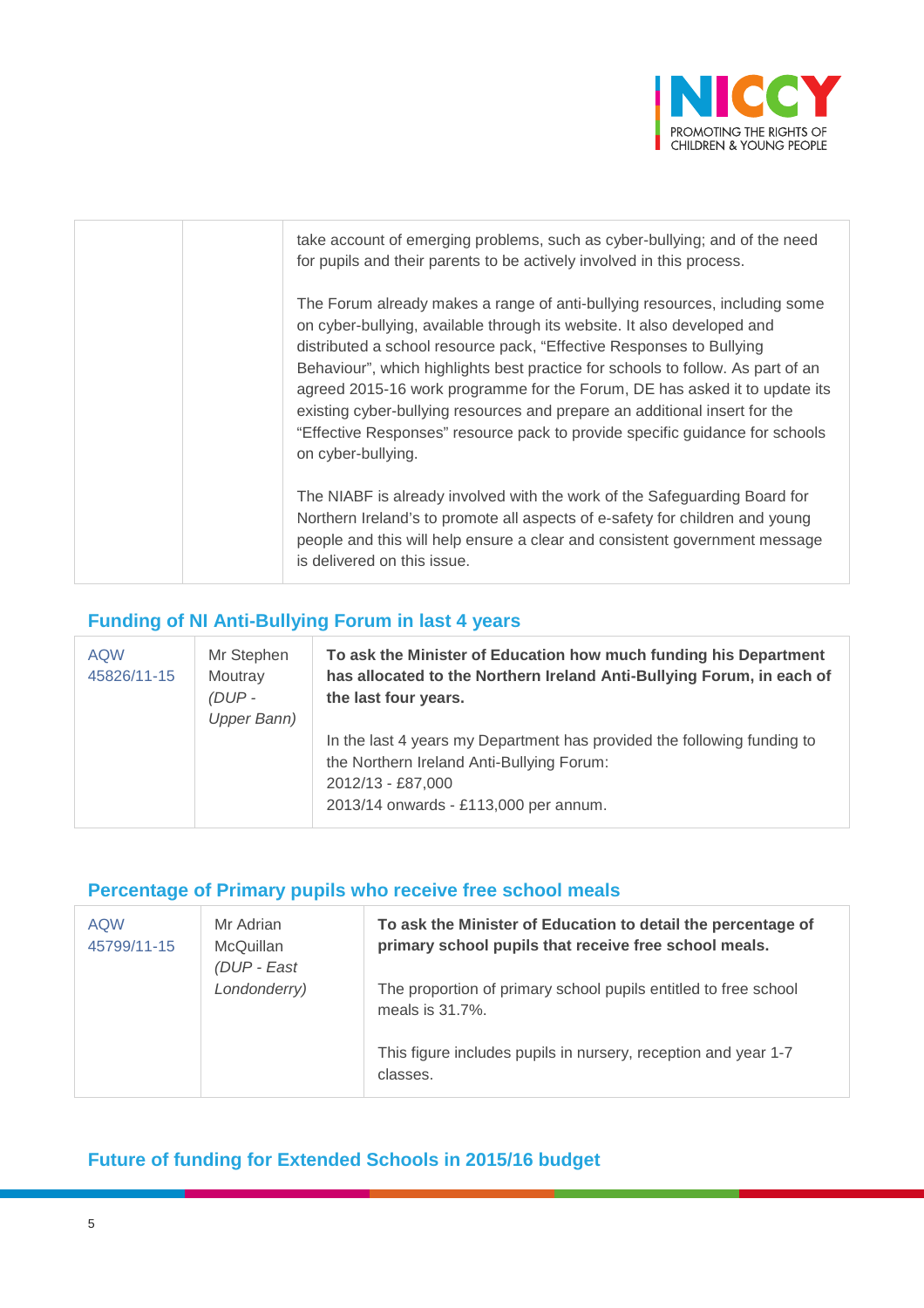

| <b>AQW</b><br>45727/11-<br>15 | Mr Fearghal<br><b>McKinney</b><br>$(SDLP -$ | To ask the Minister of Education whether he has plans to reduce the<br>level of funding allocated to the Extended Schools budget for 2015/16.                                                                                                                                                                                                                                                                                                           |
|-------------------------------|---------------------------------------------|---------------------------------------------------------------------------------------------------------------------------------------------------------------------------------------------------------------------------------------------------------------------------------------------------------------------------------------------------------------------------------------------------------------------------------------------------------|
|                               | South<br>Belfast)                           | The Executive's Budget has been reduced by the Westminster Government<br>by £1.5bn over the last five years. As a direct result of this reduction there is<br>significantly reduced money to spend on frontline services such as<br>Education.                                                                                                                                                                                                          |
|                               |                                             | I have taken every action possible to protect Education funding and those<br>frontline services within the Department of Education's (DE's) remit.<br>However, it is simply impossible to protect everything.                                                                                                                                                                                                                                           |
|                               |                                             | Following the Executive's Final Budget 2015-16 my Department has had to<br>make savings of £97.6m in order to deliver my key objectives and live within<br>the Final 2015-16 Budget settlement for the Department.                                                                                                                                                                                                                                      |
|                               |                                             | These savings include a reduction of £2m to the Extended Schools budget<br>of £12.6m in 2014-15 to £10.6m in 2015-16.                                                                                                                                                                                                                                                                                                                                   |
|                               |                                             | On Wednesday 4 March 2015 I set out in detail to the Education Committee<br>my Budget for 2015-16 including the allocation of £10.6m for Extended<br>Schools. I have ensured that an Extended Schools programme will continue<br>to be focused on those schools which serve areas of the greatest social<br>deprivation. Currently there are 526 schools that meet the eligibility criteria<br>for the 2015-16 programme which includes 49 new schools. |

### **Education bids for June monitoring round**

| <b>AQW</b><br>45707/11-15 | Ms Claire<br>Sugden [R]<br>$(IND - East)$ | To ask the Minister of Education what bids he is preparing to<br>submit for the June monitoring round.                                                                       |
|---------------------------|-------------------------------------------|------------------------------------------------------------------------------------------------------------------------------------------------------------------------------|
|                           | Londonderry)                              | I am currently in the process of reviewing my budget with a view to<br>submitting bids in the June monitoring round which reflect the policy<br>priorities of my Department. |

# **Update on business case for Together: Building a United Community**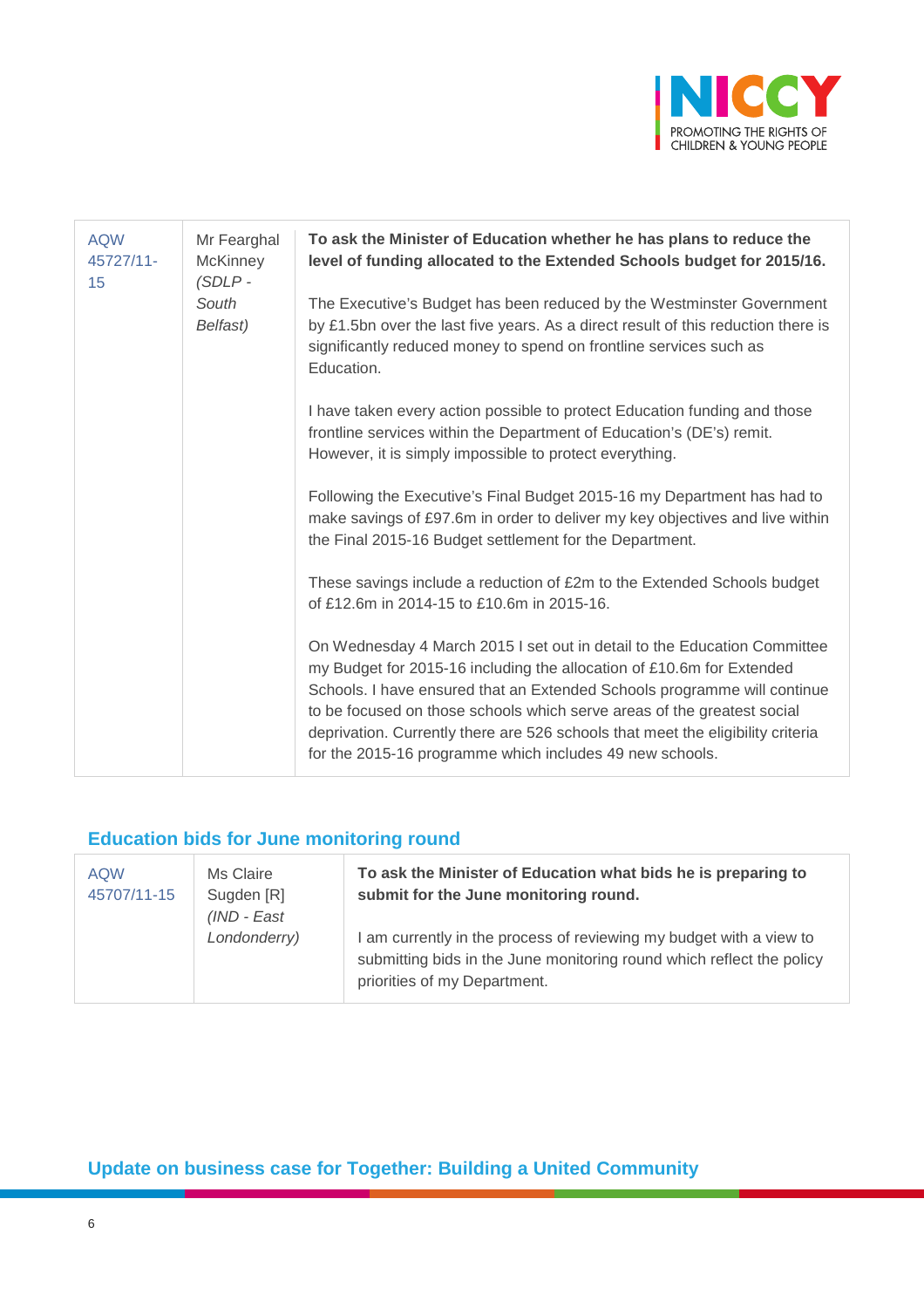

| <b>AQW</b><br>45699/11-<br>15 | Mr Chris<br>Lyttle<br>$(APNI -$<br>East | To ask the Minister of Education for an update on the progress of the<br>business case for the Together: Building a United Community pilot<br>nursery and primary school buddy scheme.                                                                                                                                                                                                                          |
|-------------------------------|-----------------------------------------|-----------------------------------------------------------------------------------------------------------------------------------------------------------------------------------------------------------------------------------------------------------------------------------------------------------------------------------------------------------------------------------------------------------------|
|                               | Belfast)                                | While officials have drafted a business case to support the implementation of<br>the Together: Building a United Community commitment to roll out a "buddy"<br>scheme" in publicly run nursery and primary schools which includes the<br>potential development of pilot schemes, no funding has been provided to my<br>Department to allow this commitment to progress beyond the draft business<br>case stage. |

### **Clarification of transition from nursery to primary school and SEN exceptions**

| <b>AQW</b><br>45692/11-<br>15 | Mr Peter<br>Weir<br>$(DUP -$<br>North<br>Down) | To ask the Minister of Education whether it remains his view that the only<br>provision in education legislation which allows a child to be retained in a<br>nursery school, and not commence primary school upon reaching<br>compulsory school age, is under Article 16 of the Education (Northern<br>Ireland) Order 1996 (Statement of Special Educational Needs).                                                          |
|-------------------------------|------------------------------------------------|-------------------------------------------------------------------------------------------------------------------------------------------------------------------------------------------------------------------------------------------------------------------------------------------------------------------------------------------------------------------------------------------------------------------------------|
|                               |                                                | It remains the case that funded pre-school education is only available to a child<br>who is over 2 years old and under compulsory school age. Article 16 of the<br>Education (NI) Order 1996 provides for a child of compulsory school age with a<br>statement of SEN where the statement specifies the type of school or other<br>institution which the Education Authority considers would be appropriate for the<br>child. |
|                               |                                                | Parents can, of course, arrange to have their child educated other than at<br>school and pre-school may form part of these arrangements. Parents making<br>these arrangements meet the cost of a pre-school place.                                                                                                                                                                                                            |

### **Timetable for introduction of Shared Education Bill**

| <b>AQW</b><br>45656/11-15 | Mr Stewart<br><b>Dickson</b><br>(APNI - East | To ask the Minister of Education to provide a timetable for the<br>introduction of the Shared Education Bill to the Assembly. |
|---------------------------|----------------------------------------------|-------------------------------------------------------------------------------------------------------------------------------|
|                           | Antrim)                                      | It is my intention to introduce the Shared Education Bill to the Assembly<br>in advance of the summer recess.                 |

**Number of people working in the Youth Service in last 4 years**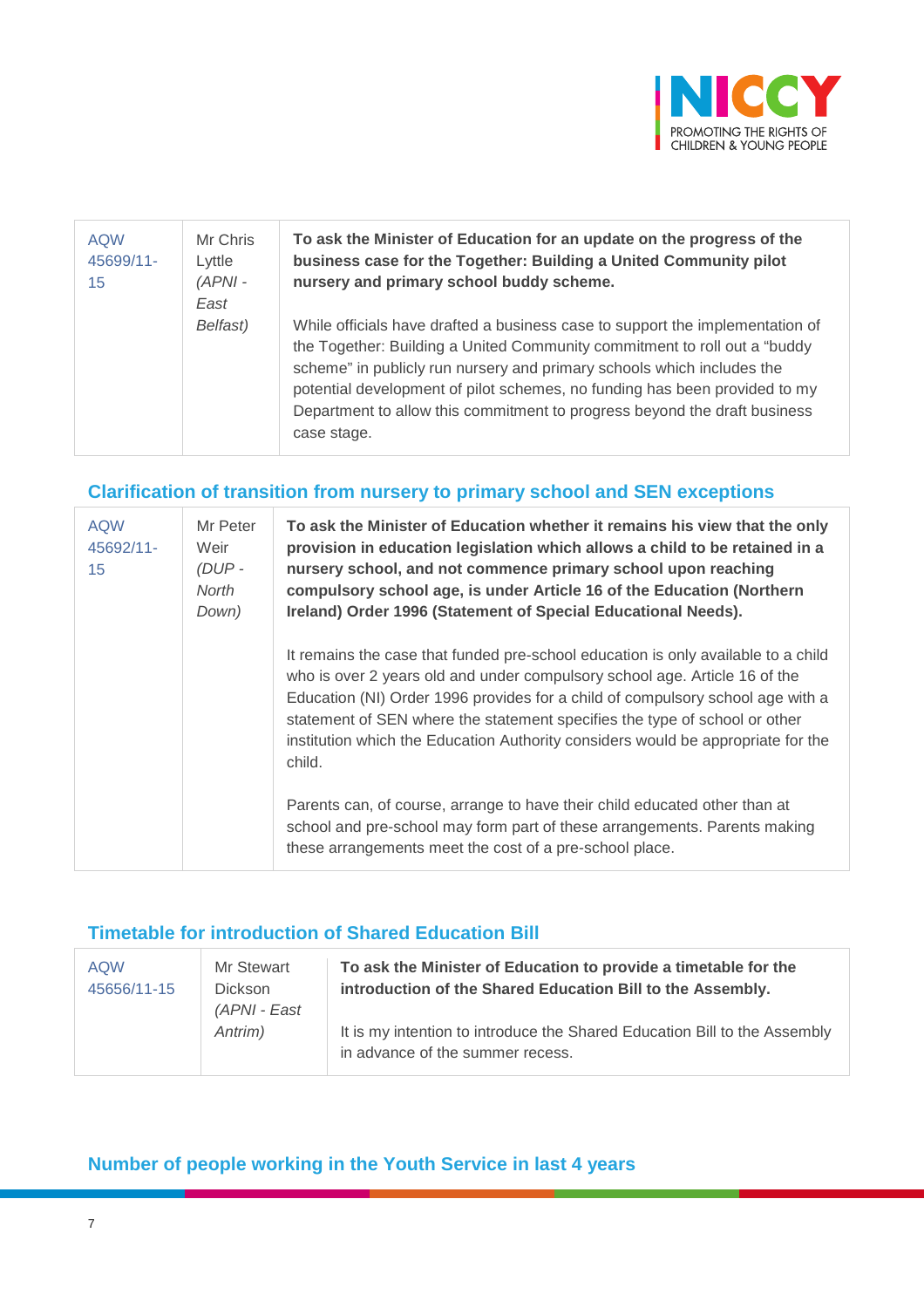

| <b>AQW</b><br>45576/11-<br>15 | Mr<br>Stephen<br>Moutray<br>$(DUP -$<br>Upper | To ask the Minister of Education to detail the number of people<br>employed in the statutory sector of the Youth Service in the Education<br>Authority Southern Region, previously the Southern Education and<br>Library Board area, in each of the last four years.                                                                                                      |              |              |              |
|-------------------------------|-----------------------------------------------|---------------------------------------------------------------------------------------------------------------------------------------------------------------------------------------------------------------------------------------------------------------------------------------------------------------------------------------------------------------------------|--------------|--------------|--------------|
|                               | Bann)                                         | The following table provides details of youth service employees (full time<br>equivalent) in the Education Authority Southern Region, previously the<br>Southern Education and Library Board, in each of the last four years.<br>The figures comprise youth workers, youth officers, Head of Youth,<br>administration and support staff and other specialist youth posts. |              |              |              |
|                               |                                               | 1 April 2012                                                                                                                                                                                                                                                                                                                                                              | 1 April 2013 | 1 April 2014 | 1 April 2015 |
|                               |                                               | 96                                                                                                                                                                                                                                                                                                                                                                        | 105          | 106          | 103          |

# **Costs of School Age Mothers Project**

| <b>AQW</b><br>Mr Peter<br>45476/11-15<br>Weir<br>$(DUP -$<br><b>North</b><br>Down) | To ask the Minister of Education to detail the (i) budget allocation; (ii)<br>reported actual spend; and (ii) reported under spend for the School Age<br>Mothers project in the North Eastern region, in each of the last three<br>vears.<br>The Interim Chief Executive of the Education Authority has reported that<br>budget allocation and spend over the last three years, in the North Eastern<br>Region, is as follows. No under spends have been reported.<br>2012/13 £126,000<br>2013/14 £113,000<br>2014/15 £124,000 |
|------------------------------------------------------------------------------------|--------------------------------------------------------------------------------------------------------------------------------------------------------------------------------------------------------------------------------------------------------------------------------------------------------------------------------------------------------------------------------------------------------------------------------------------------------------------------------------------------------------------------------|
|------------------------------------------------------------------------------------|--------------------------------------------------------------------------------------------------------------------------------------------------------------------------------------------------------------------------------------------------------------------------------------------------------------------------------------------------------------------------------------------------------------------------------------------------------------------------------------------------------------------------------|

# **Details of School Age Mothers projects in NE area**

| <b>AQW</b><br>45475/11-15 | Mr Peter<br>Weir<br>(DUP-<br><b>North</b> | To ask the Minister of Education what School Age Mothers projects<br>are offered in the North Eastern regional area; and how school age<br>mothers are supported by the projects.          |
|---------------------------|-------------------------------------------|--------------------------------------------------------------------------------------------------------------------------------------------------------------------------------------------|
|                           | Down)                                     | SAM Co-ordinators deliver educational programmes during the summer<br>months to engage the young people in peer support and facilitate personal<br>development.                            |
|                           |                                           | Where there is an identified need and a number of SAMs who are willing to<br>engage, SAM Co-ordinators will devise and deliver group work projects, in<br>partnership with other agencies. |

**Services the Education Authority deliver for school age mothers in NE region**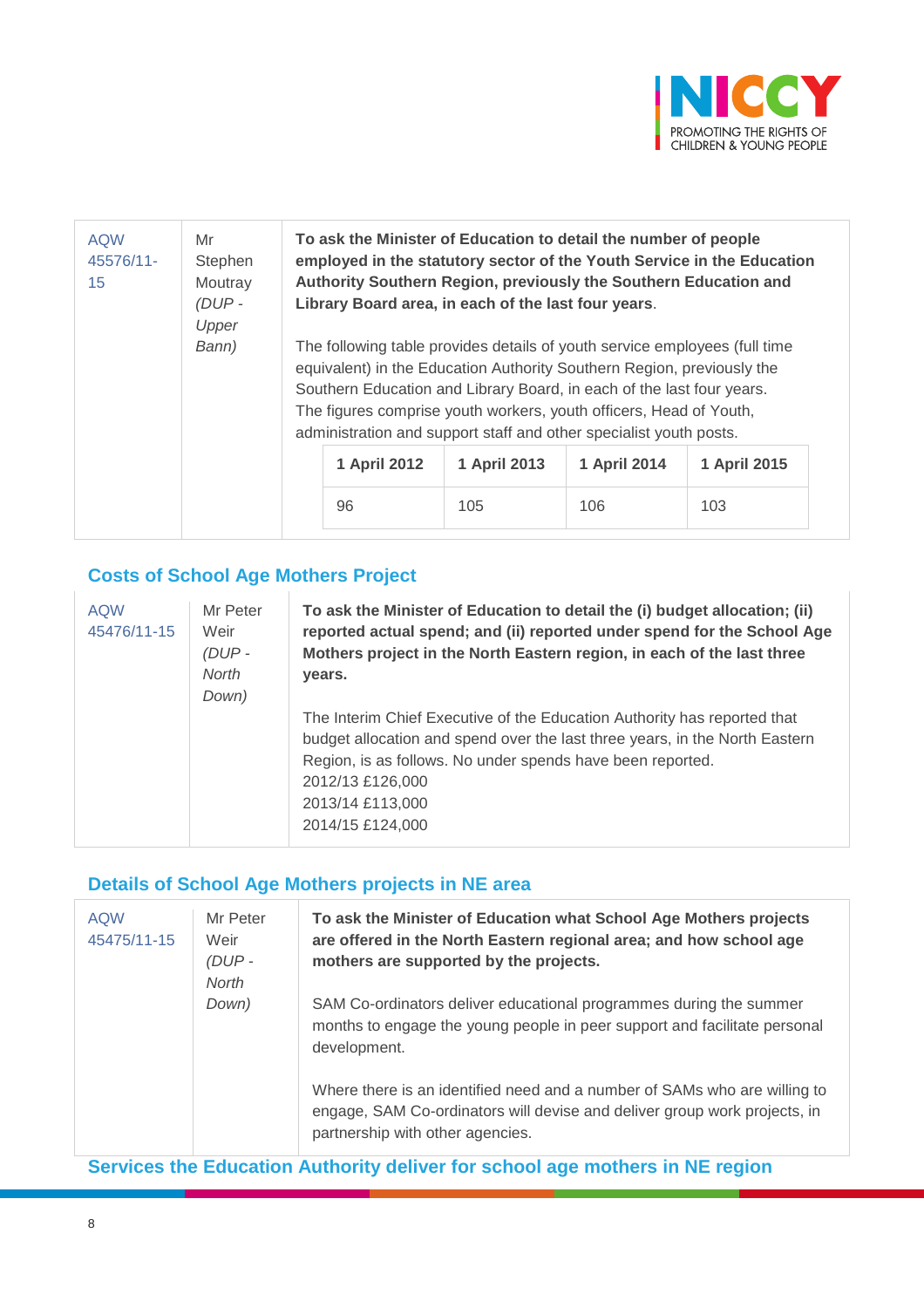

| <b>AQW</b><br>45474/11-<br>15 | Mr Peter<br>Weir<br>$(DUP -$ | To ask the Minister of Education what services the Education Authority<br>deliver for school age mothers in the North Eastern region.                                                                                                                                                                                                                                                                                                                                                                                                                                                                                                                                                                                                                                                                                                                                                                         |
|-------------------------------|------------------------------|---------------------------------------------------------------------------------------------------------------------------------------------------------------------------------------------------------------------------------------------------------------------------------------------------------------------------------------------------------------------------------------------------------------------------------------------------------------------------------------------------------------------------------------------------------------------------------------------------------------------------------------------------------------------------------------------------------------------------------------------------------------------------------------------------------------------------------------------------------------------------------------------------------------|
|                               | North<br>Down)               | In the North Eastern Region, the focus of the School Aged Mothers (SAM)<br>Programme is to ensure that all young women remain within mainstream<br>schooling. In exceptional cases where this is not possible, referrals can be<br>made to extend home tuition or application can be made for placement on an<br>EOTAS Programme.<br>Each of the SAM Co-ordinators aim to ensure that all school age mothers<br>referred to the service have an Education Support Plan in place to meet their<br>educational, health, social and emotional needs prior to and following the birth<br>of their babies. They undertake assessments of need and secure registered<br>childminder services, to enable young women to return to mainstream<br>education, following a post natal health check. Other responsibilities include<br>referrals for home tuition during maternity periods, referrals for benefits advice |
|                               |                              | and community resources, ongoing liaison with health care professionals, social<br>services, education providers, childminders and other relevant professionals.                                                                                                                                                                                                                                                                                                                                                                                                                                                                                                                                                                                                                                                                                                                                              |

# **Funding bid for the Early Years fund in June monitoring round**

| <b>AQW</b><br>45387/11-<br>15 | Mr Patsy<br><b>McGlone</b><br>(SDLP -<br>Mid Ulster) | To ask the Minister of Education whether he will be making a bid under<br>the June monitoring round to obtain funding for the Early Years Fund.<br><b>[Priority Written]</b>                                                                                                                      |
|-------------------------------|------------------------------------------------------|---------------------------------------------------------------------------------------------------------------------------------------------------------------------------------------------------------------------------------------------------------------------------------------------------|
|                               |                                                      | I will continue to review my budget and any other opportunities for funding to<br>establish if a new fund can be developed for the Early Years sector, which<br>would be open to all applicants, not just current recipients of the Early Years<br>Fund, and reflect the policy priorities of DE. |

# **Definitions of social disadvantage to include working parents in pre-school admissions**

| <b>AQW</b><br>45257/11-<br>15 | Mr Danny<br>Kinahan<br>$(UUP -$<br>South<br>Antrim) | To ask the Minister of Education, pursuant to AQW 32828/11-15, whether<br>his Department has developed proposals to widen the definition of social<br>disadvantage to include working parents when giving priority in pre-<br>school admissions.                                                                                                                                              |
|-------------------------------|-----------------------------------------------------|-----------------------------------------------------------------------------------------------------------------------------------------------------------------------------------------------------------------------------------------------------------------------------------------------------------------------------------------------------------------------------------------------|
|                               |                                                     | Learning to Learn - a Framework for Early Years Education and Learning -<br>includes an action to implement remaining actions from the Review of Pre-<br>School Admissions Arrangements, one of which is to examine the definition of<br>socially disadvantaged circumstances 'with a view to mirroring the relevant<br>economic elements of the definition of Free School Meal Entitlement.' |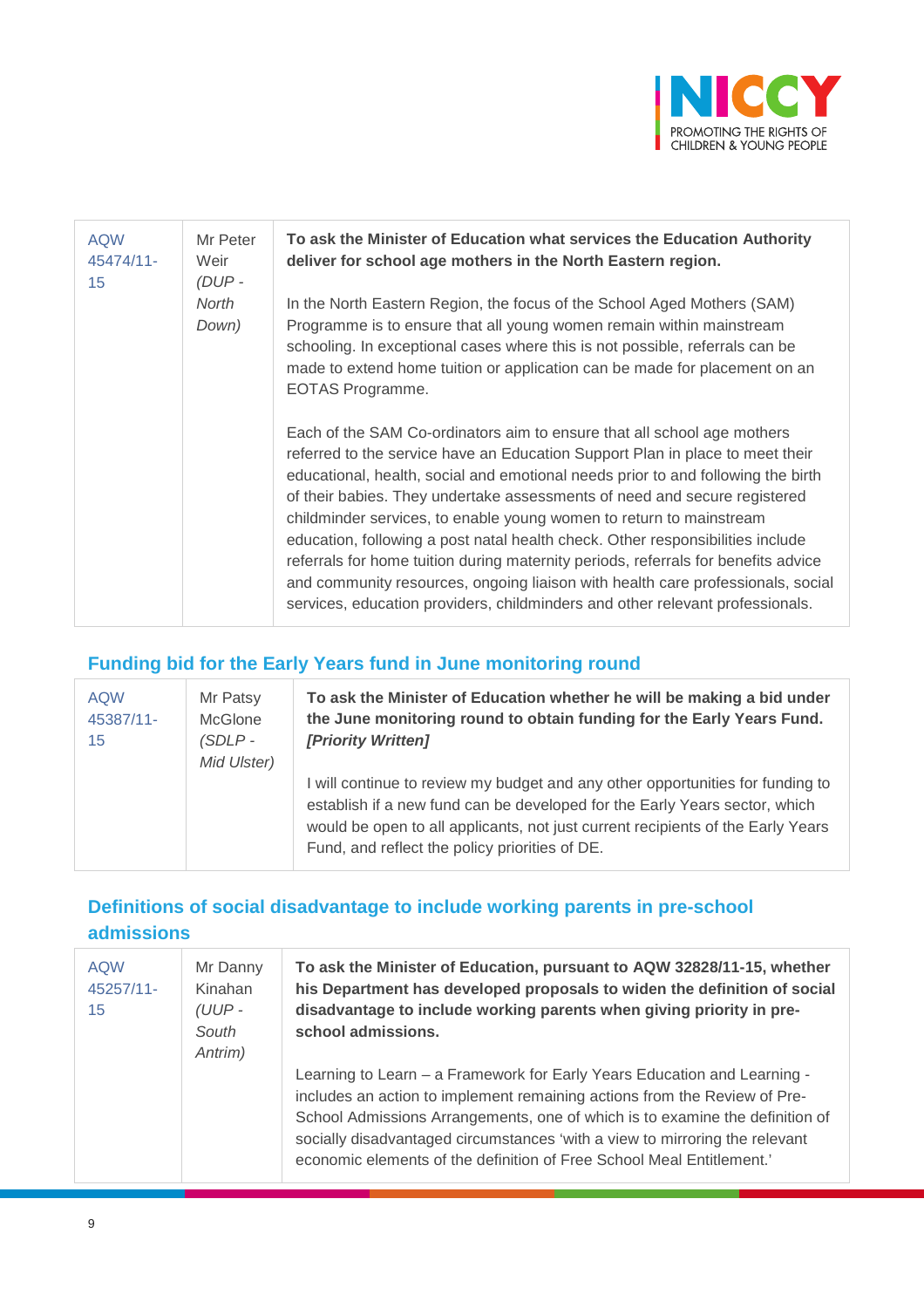

| The proposed introduction of Universal Credit (UC) under Welfare Reform<br>would mean changes to the eligibility criteria for free school meals. It is<br>planned, therefore, to undertake a review of the definition of socially<br>disadvantaged circumstances once the position on Welfare Reform is clearer.<br>Research has shown that children from socially disadvantaged circumstances<br>experience more difficulty at school than other children and priority is,<br>therefore, given to these children as part of wider efforts to tackle educational<br>underachievement. |
|---------------------------------------------------------------------------------------------------------------------------------------------------------------------------------------------------------------------------------------------------------------------------------------------------------------------------------------------------------------------------------------------------------------------------------------------------------------------------------------------------------------------------------------------------------------------------------------|
| Any proposed change to the definition will, of course, be subject to<br>consultation.                                                                                                                                                                                                                                                                                                                                                                                                                                                                                                 |

# **Request for DFP update on June monitoring round**

| <b>AQW</b><br>45716/11-<br>15 | Ms Claire<br>Sugden<br>(IND - East<br>Londonderry) | To ask the Minister of Finance and Personnel for (i) an update on the<br>June monitoring round, including what money is expected to be<br>available and (ii) to detail priority allocation areas.                                                                                                                                                                         |
|-------------------------------|----------------------------------------------------|---------------------------------------------------------------------------------------------------------------------------------------------------------------------------------------------------------------------------------------------------------------------------------------------------------------------------------------------------------------------------|
|                               |                                                    | Departmental returns on the June monitoring round are due on 4th June.<br>The level of funding available will depend upon a number of factors<br>including the level of resources carried forward under the Budget<br>Exchange Scheme, reduced requirements declared by departments and<br>the position in relation to implementation of the Stormont House<br>Agreement. |
|                               |                                                    | It will be for the Executive to agree any allocations in the June monitoring<br>round in the context of pressures identified by departments and the level<br>of resources available.                                                                                                                                                                                      |

# **Deaths in SE Trust regions from use of Legal Highs**

| <b>AQW</b><br>45633/11-<br>15 | Mr Alex<br>Easton<br>$(DUP -$<br>North | To ask the Minister of Finance and Personnel how many people have died<br>in the SE Trust region because of the use of Legal Highs over the last<br>three years.                                                                                                                                                         |
|-------------------------------|----------------------------------------|--------------------------------------------------------------------------------------------------------------------------------------------------------------------------------------------------------------------------------------------------------------------------------------------------------------------------|
|                               | Down)                                  | 'Legal highs' are defined as substances that mimic the effects of illegal drugs<br>but are structurally different enough to avoid being classified as illegal<br>substances under the Misuse of Drugs Act.                                                                                                               |
|                               |                                        | Death certificates, for the South Eastern Health and Social Care Trust that were<br>registered in 2011 to 2013, were examined to determine if the recorded cause<br>of death text included a reference to New Psychoactive Substances1 that were<br>legal during this time. None were found to mention these substances. |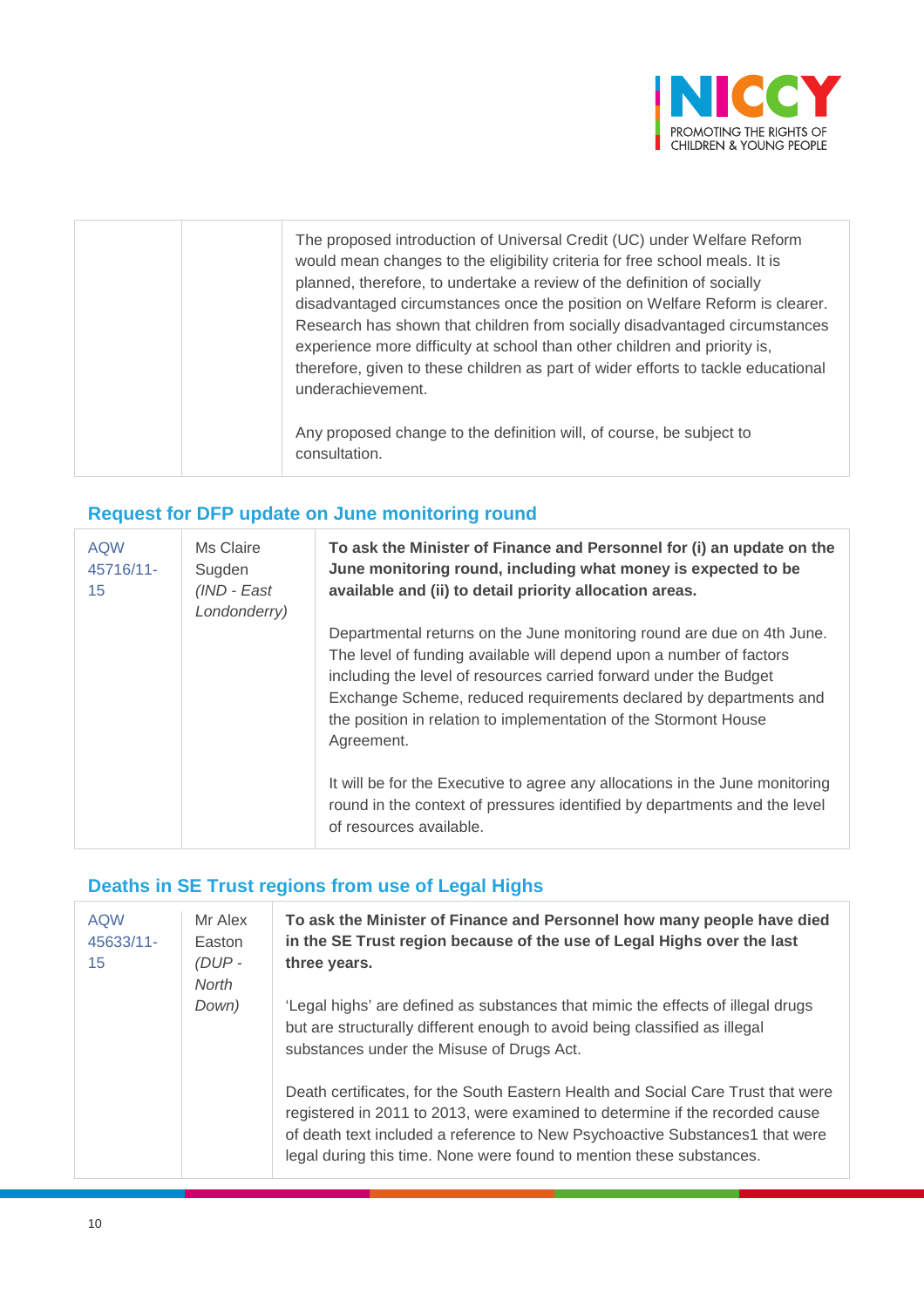

|  | It should however be noted that drug related deaths are referred to the<br>Coroner's Service and thus there is usually a period between when a death<br>occurs and when it is registered. As a result, drug related deaths that occurred<br>in the period 2011 to 2013 may not have been registered during these years.<br>Finalised mortality data for the 2013 registration year are the latest available.<br>Finalised data for 2014 will be available in summer 2015. |
|--|---------------------------------------------------------------------------------------------------------------------------------------------------------------------------------------------------------------------------------------------------------------------------------------------------------------------------------------------------------------------------------------------------------------------------------------------------------------------------|
|  | 1 Methylphenidate based New Psychoactive Substances including<br>ethylphenidate, dichloromethylphenidate, methylnaphthidate,<br>isopropylphenidate & propylphenidate, as well as dimethocaine and salvia<br>divinorum.                                                                                                                                                                                                                                                    |

# **Update on recommendations from review of paediatric congenital cardiac services**

| <b>AQO</b><br>8182/11-<br>15 | Mr Robin<br>Swann<br>[ <b>R</b> ]<br>(UUP- | To ask the Minister of Health, Social Services and Public Safety for an<br>update on the progress made on the recommendations of the International<br>Working Group in the review of paediatric congenital cardiac services.                                                                                                                                                                                                                                                                                                                                                                                                                                                                                                                                                                                                                                                                                                                                                                                                                                                                                                                                                                                                                                                                                 |  |  |  |
|------------------------------|--------------------------------------------|--------------------------------------------------------------------------------------------------------------------------------------------------------------------------------------------------------------------------------------------------------------------------------------------------------------------------------------------------------------------------------------------------------------------------------------------------------------------------------------------------------------------------------------------------------------------------------------------------------------------------------------------------------------------------------------------------------------------------------------------------------------------------------------------------------------------------------------------------------------------------------------------------------------------------------------------------------------------------------------------------------------------------------------------------------------------------------------------------------------------------------------------------------------------------------------------------------------------------------------------------------------------------------------------------------------|--|--|--|
|                              | North<br>Antrim)                           | The all-island Congenital Heart Disease Network Board has met twice since 1<br>April 2015. The Board has formed subgroups to plan and implement the phased<br>transfer of surgery and cardiac catheterisation to Dublin from Belfast. A Northern<br>Ireland Implementation Subgroup is planning the implementation of proposals<br>put forward by Belfast Trust cardiologists to strengthen the Northern Ireland hub<br>in the all-island network. The first fortnightly session for cardiac catheterisations<br>for Northern Ireland patients started in Dublin on 30 April. Two babies from<br>Northern Ireland were recently delivered at the Coombe Hospital in Dublin who<br>were fetally diagnosed in Belfast with heart conditions and had their procedures<br>carried out in Dublin before transfer to Belfast. Recruitment for an additional<br>Family Liaison Nurse is underway and recruitment for a Network Manager will<br>begin this month. Good progress is therefore being made with implementing the<br>International Working Group's recommendations. However, we remain reliant on<br>the majority of elective procedures being carried out by specialist heart centres<br>in England until sufficient capacity has been developed in Dublin to<br>accommodate Northern Ireland patients. |  |  |  |

# **Child and family support while waiting an autism assessment**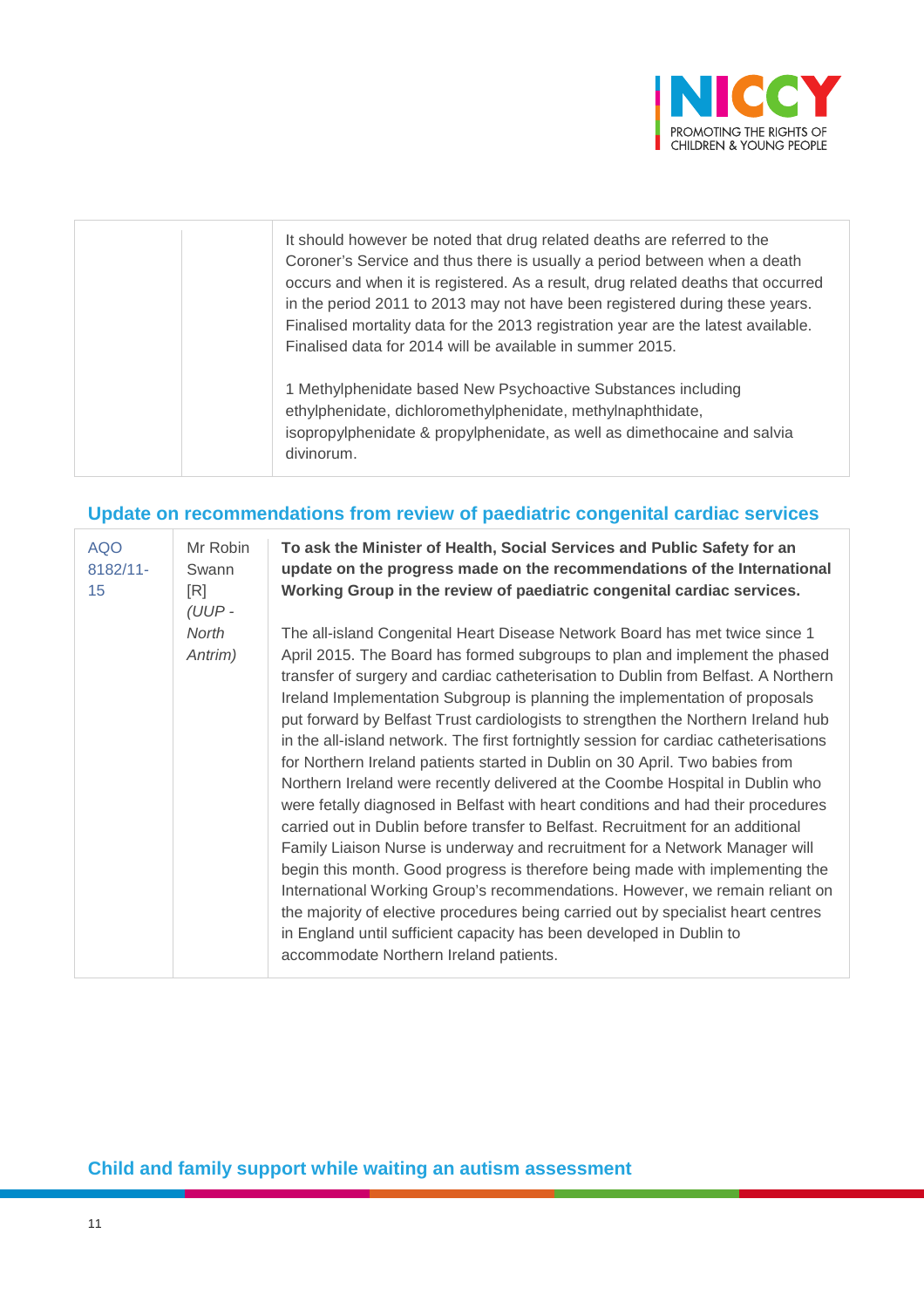

| <b>AQW</b><br>45723/11-<br>15 | Mr<br><b>Steven</b><br>Agnew<br>$(GPNI -$<br>North<br>Down) | To ask the Minister of Health, Social Services and Public Safety, pursuant<br>to AQW 44402/11-15, what child and family support is available for<br>children and families awaiting an autism assessment.                                                                                                                                                                                                                                                                |  |  |  |
|-------------------------------|-------------------------------------------------------------|-------------------------------------------------------------------------------------------------------------------------------------------------------------------------------------------------------------------------------------------------------------------------------------------------------------------------------------------------------------------------------------------------------------------------------------------------------------------------|--|--|--|
|                               |                                                             | Each Health and Social Care Trust, as part of its triaging process at referral<br>stage, is required to identify risks and provide families with information about<br>how to access family support services (including Community Paediatrics,<br>Speech and Language Therapy, Occupational Therapy, Psychology, Child and<br>Adolescent Mental Health Services (CAMHS), Social Services or Educational<br>Psychology) whilst waiting on Autism specific assessment.     |  |  |  |
|                               |                                                             | Trusts should provide families with information about the range of services<br>available through Family Support Hubs and other support services such as<br>Family Support NI see: http://www.familysupportni.gov.uk/, and including<br>community and voluntary services. The Health and Social Care Board is also in<br>the process of auditing the current level of support being provided to those<br>children, young people and parents whilst awaiting a diagnosis. |  |  |  |

# **Services available in North Down for addiction to legal highs**

| <b>AQW</b><br>45678/1<br>$1 - 15$ | Mr<br>Alex<br>Easto<br>n<br>(DUP<br><b>North</b><br>Down | To ask the Minister of Health, Social Services and Public Safety what services<br>are available to young people under-16 in North Down to deal with addiction to<br>legal highs.                                                                                                                                                                                                                                                                                              |  |  |  |
|-----------------------------------|----------------------------------------------------------|-------------------------------------------------------------------------------------------------------------------------------------------------------------------------------------------------------------------------------------------------------------------------------------------------------------------------------------------------------------------------------------------------------------------------------------------------------------------------------|--|--|--|
|                                   |                                                          | Under the New Strategic Direction for Alcohol and Drugs Phase 2, a range of alcohol<br>and drug education, early intervention, and treatment and support services are<br>commissioned from a number of providers by the HSC in the South Eastern Health<br>and Social Care Trust (SEHSCT) area - details of these services are provided at the<br>following link:<br>http://www.publichealth.hscni.net/sites/default/files/DrugsAlcohol_Directory_SouthEas<br>tern_12_12.pdf. |  |  |  |
|                                   |                                                          | These services are available to people living in North Down.                                                                                                                                                                                                                                                                                                                                                                                                                  |  |  |  |
|                                   |                                                          | A number of these services are targeted specifically at young people and their<br>families. While the services available may not have a specific focus on New<br>Psychoactive Substances, all are designed to provide appropriate advice, guidance<br>and treatment for those who have issue with these substances.                                                                                                                                                           |  |  |  |
|                                   |                                                          | In terms of referral pathways, I would advise that if young people or their parents are<br>concerned about their drug misuse they should speak to their GP in the first instance.<br>Information can also be sought confidentially from the Talk to Frank service on 0800<br>776 600 or any of the local service providers. Where young people present in crisis or<br>in an emergency there are a range of service responses in place: the Trust Gateway                     |  |  |  |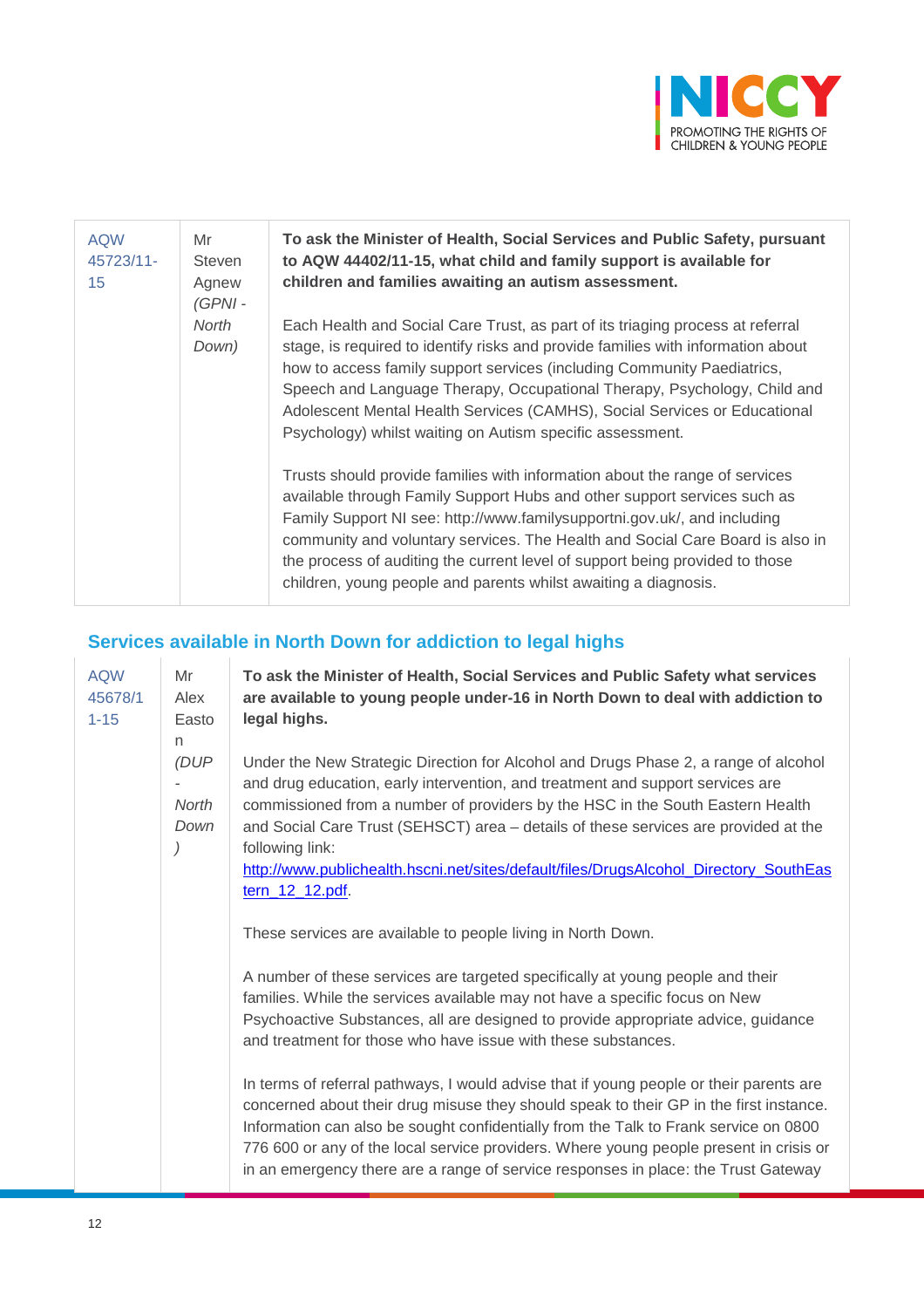

| Service and the Regional Out-of-Hours Service; CAMHS Crisis Resolution & Home        |
|--------------------------------------------------------------------------------------|
| Treatment Service. In addition the Lifeline service which operates across the region |
| also provides a response.                                                            |
|                                                                                      |

# **Number of autisms referrals in last 5 years**

| <b>AQW</b><br>45461/11-<br>15 | Mr Jim<br>Allister<br>(TUV -<br>North<br>Antrim) | To ask the Minister of Health, Social Services and Public Safety to detail the<br>number of referrals for autism in each of the last five years.                                                                                                                                                   |         |         |         |         |         |  |
|-------------------------------|--------------------------------------------------|----------------------------------------------------------------------------------------------------------------------------------------------------------------------------------------------------------------------------------------------------------------------------------------------------|---------|---------|---------|---------|---------|--|
|                               |                                                  | The information requested is not held centrally and was requested from the<br>Health and Social Care Trusts. Table 1 below details the number of referrals for<br>autism in each of the last five years.<br>Table 1: Referrals for autism in each of the last five years (year ending 31<br>March) |         |         |         |         |         |  |
|                               |                                                  |                                                                                                                                                                                                                                                                                                    | 2010/11 | 2011/12 | 2012/13 | 2013/14 | 2014/15 |  |
|                               |                                                  | <b>Referrals</b><br>for<br><b>Autism</b>                                                                                                                                                                                                                                                           | 1,452   | 2,181   | 2,465   | 2,979   | 3,394   |  |
|                               |                                                  | <b>Source: HSC Trusts</b><br>Please note these figures have not been validated by the Department                                                                                                                                                                                                   |         |         |         |         |         |  |

#### **Number of young people prosecuted for assaults in schools**

| <b>AQW</b><br>45996/11-<br>15 | Mr Alex<br>Easton<br>$(DUP -$ | To ask the Minister of Justice how many people have been prosecuted<br>for assaults in schools in the last three years.                                                                                                                                    |  |  |
|-------------------------------|-------------------------------|------------------------------------------------------------------------------------------------------------------------------------------------------------------------------------------------------------------------------------------------------------|--|--|
|                               | North<br>Down)                | The information requested is not available. Court prosecutions and<br>convictions datasets do not distinguish the location in which an offence took<br>place and there is no specific offence which relates to an assault which took<br>place in a school. |  |  |

# **Back log in completion of Access NI checks**